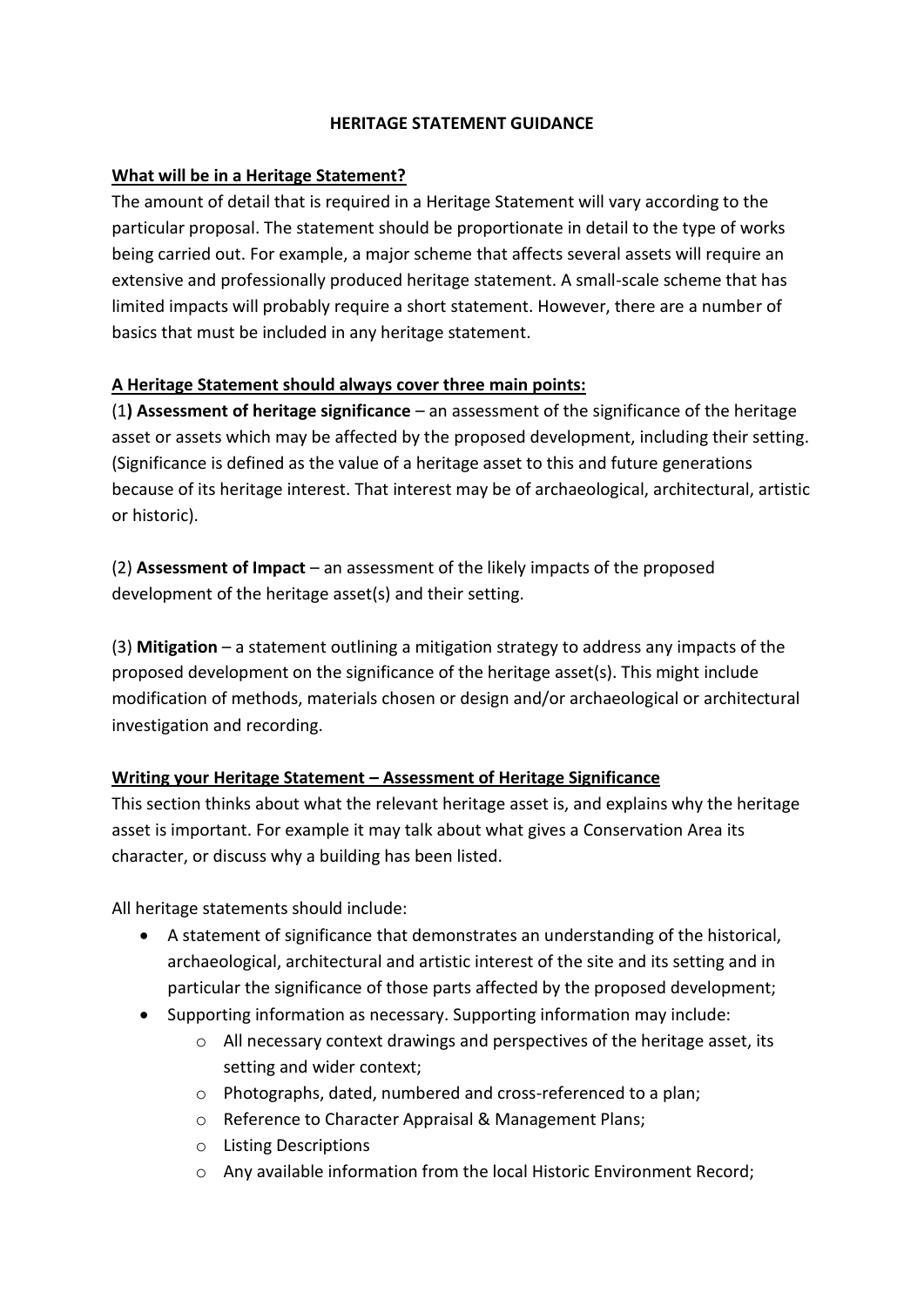o Information from early maps.

In addition, if your proposals affect a particular type of heritage asset, other information may also be required.

For example, proposals affecting archaeological heritage assets may require:

 A full archaeological field evaluation. This will need to be carried out to a brief supplied by a qualified archaeologist.

Schemes proposing major alterations or demolition of Listed Buildings and other historic buildings and structures may require:

A full analytical, architectural and/or structural survey.

Proposals affecting Conservation Areas may require:

- An assessment of the contribution of the heritage asset(s) to the significance of the conservation area and its setting;
- Reference to the relevant conservation area appraisal and management plan where adopted;
- Where demolition or substantial alteration is proposed, a full structural survey.

#### **Writing your Heritage Statement – Assessment of Impact**

This section considers what impact the proposed development would have on the significance of the relevant heritage asset(s). For example, this section may discuss how an extension to a property would impact upon a wider Conservation Area, or how an alteration to a Listed Building would affect its character.

All heritage statement will include:

- A schedule of proposed works to the heritage assets and/or its setting;
- All necessary context drawings and perspectives which show the impact of the proposed works on the heritage asset(s), setting and wider context.
- A statement of impact assessing:
	- $\circ$  The likely impact of the proposed works on the significance of the heritage asset(s) and/or their setting;
	- o An assessment of the scale and nature of any harm that would be caused to the significance of the heritage asset;
	- o Details of any potential heritage benefits, including proposals which enhance or better reveal the significance;
- A statement of justification explaining why the works would be desirable or necessary, including any benefits which justify any resulting harm. In the case of substantial harm or loss of significance, the tests in the NPPF should be applied.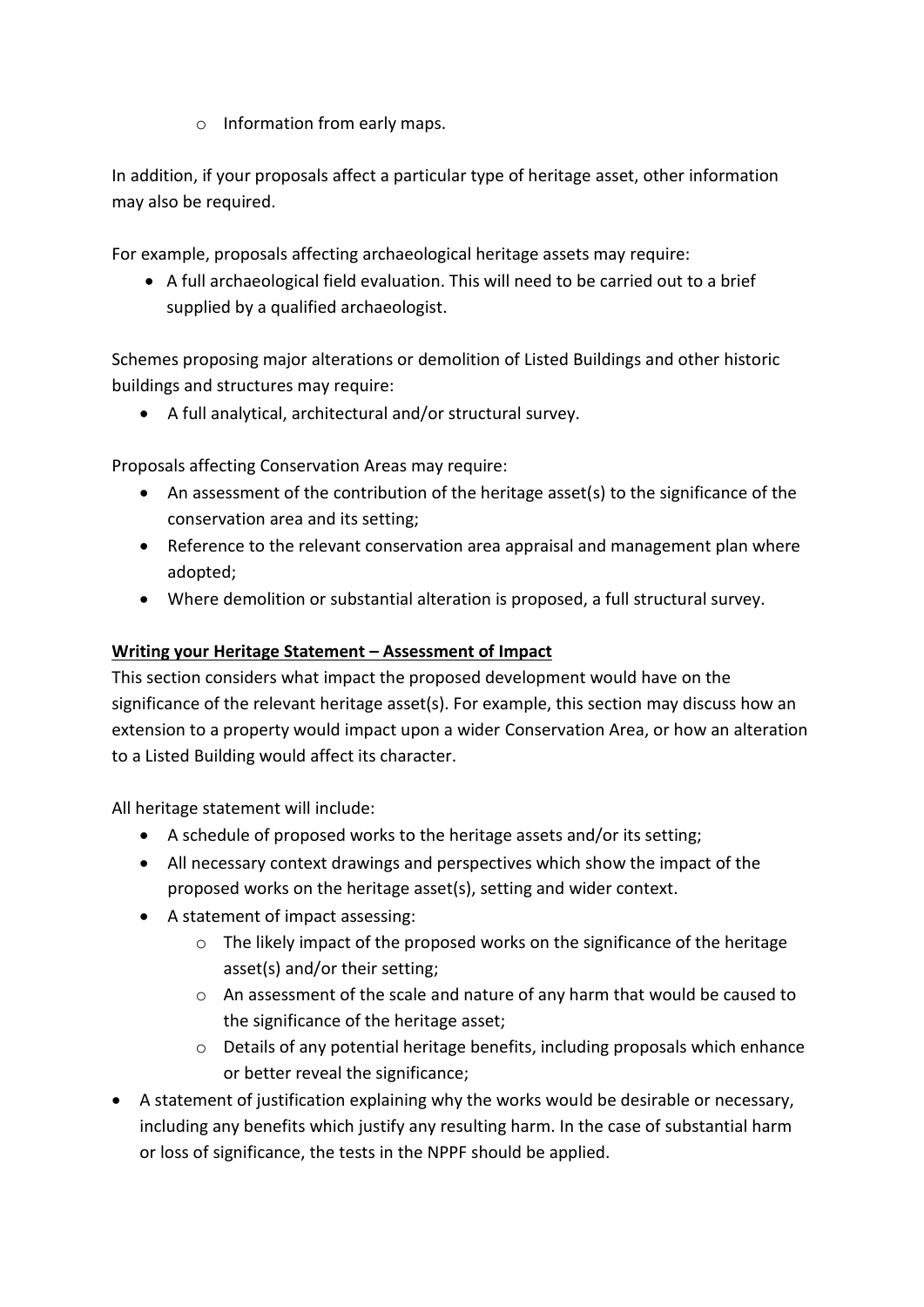In addition, if your proposal affects a particular type of heritage asset, other information may also be required.

Where proposal would affect **Listed Buildings and non-designated historic buildings and structures,** for works involving demolition, significant rebuilding or repair a structural survey and method statement will be required. These should be prepared by a qualified structural engineer, experienced in working with historic buildings, and identify, where appropriate

- The structural stability and condition of the asset, including any defects;
- A schedule/method statement of proposed repairs;
- A statement of how the stability of the structure and adjoining structures and their weather protection is to be safeguarded during the works;
- Details of how any internal or external decorative features, finishes or joinery will be protected during the works;
- A statement identifying how the structure is to be safely demolished.

Where proposals would include the **demolition or significant alteration of historic buildings within a Conservation Area,** the following will be required:

- Details of the principles and justification for the proposed works;
- Details of the impact of the proposal on the significance of the Conservation Area and its setting;
- A structural survey and method statement prepared by a qualified structural engineer experienced in working with historic buildings. This should do as stated previously (see above)

For **applications within or adjacent to a conservation area**, an assessment of the impact of the development on the character and appearance of the area will be required. This should include an analysis of the important characteristics of the area including significant buildings or features as well as views into or out from the proposed development.

# **Writing your Heritage Statement – Mitigation**

This section should explain what steps have been taken to avoid, minimise or mitigate any harm to the significance of the heritage asset(s) and should consider the following:

- Minimal intervention and reversible works: Are all the works absolutely required for the proposed use or function? Can new work be designed so that it can easily be installed and removed at some later date without causing damage to significant building fabric or archaeological deposits?
- Alternative methods of development: examining whether other options exist to meet the applicant's objectives. Could a less sensitive part of the building be used to accommodate a proposed use or function? Could a new building or extension be repositioned so it is less detrimental to the setting of an archaeological feature or historic building?